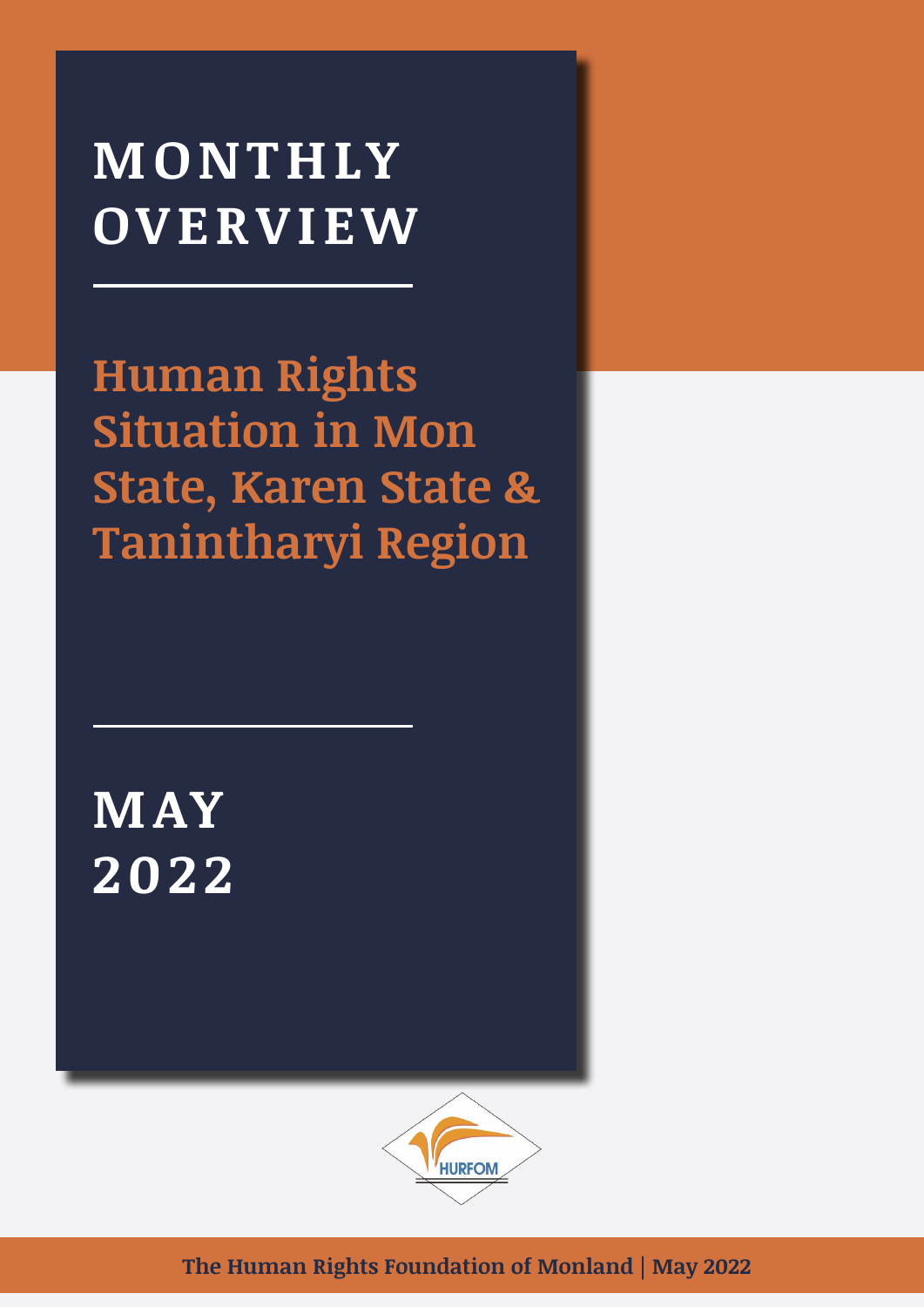### **SUMMARY OVERVIEW & ANALYSIS**

### **Displacement on the Rise in Target Areas as the Burma Army Continues to Commit Human Rights Violations with Impunity**

### **May 2022**

For many civilians in Burma, their homes, once places of peace and refuge, have now become war zones. Inundated with a growing military junta presence, residents have fled to caves for safety and are regularly sheltering in make-shift bunkers. The situation is worsening daily as innocent people are left with limited options for their safety and protection. Ongoing calls to the international community are demanding action and consequences for the military junta who are guilty of failing to uphold basic human rights norms and principles. Their disregard for the law is evident in their raiding of villages, looting and extortion of civilians possessions and homes, as well as arbitrary arrest, torture, enforced dissapearances and murder.

An environment of growing unrest has led to crippling instability across Burma. The Human Rights Foundation of Monland (HURFOM) has continued to monitor the situation across target areas of Mon State, Karen State and Tanintharyi region. Worrying observations include an increase in forced internal displacement of approximately 8000 civilians in southeastern Burma, as well as a noticeable rise in bribery, forced portering and enforced

disappearances by the military junta. The early onslaught of the monsoon rains has only made everyday life more difficult for residents seeking refuge. Since mid-May 2022, internally displaced people (IDPs), living along the banks of the Thaung Yin River, south of Myawaddy, Karen State, have been facing food shortages due to incessant rains. An ethnic health worker who spoke to HURFOM said the rains had also soaked the tents and temporary huts of the IDPs, as well as their bags of rice at the resettlement sites along the shore. Households have been relocated with women, children and the elderly needing additional emergency assistance.

There are still significant challenges in ensuring the provision of humanitarian aid. The Burma Army has blocked key routes and are stationed at checkpoints along major intersections. Civilians passing through are regularly interrogated and are extorted for their funds and possessions. During the second week of May 2022, HURFOM recorded over 35 cases of motorcycles being confiscated in southern Mon State and northern Dawei. More than 50 cases of vehicles and truck owners were stopped and arrested without reason and forced to pay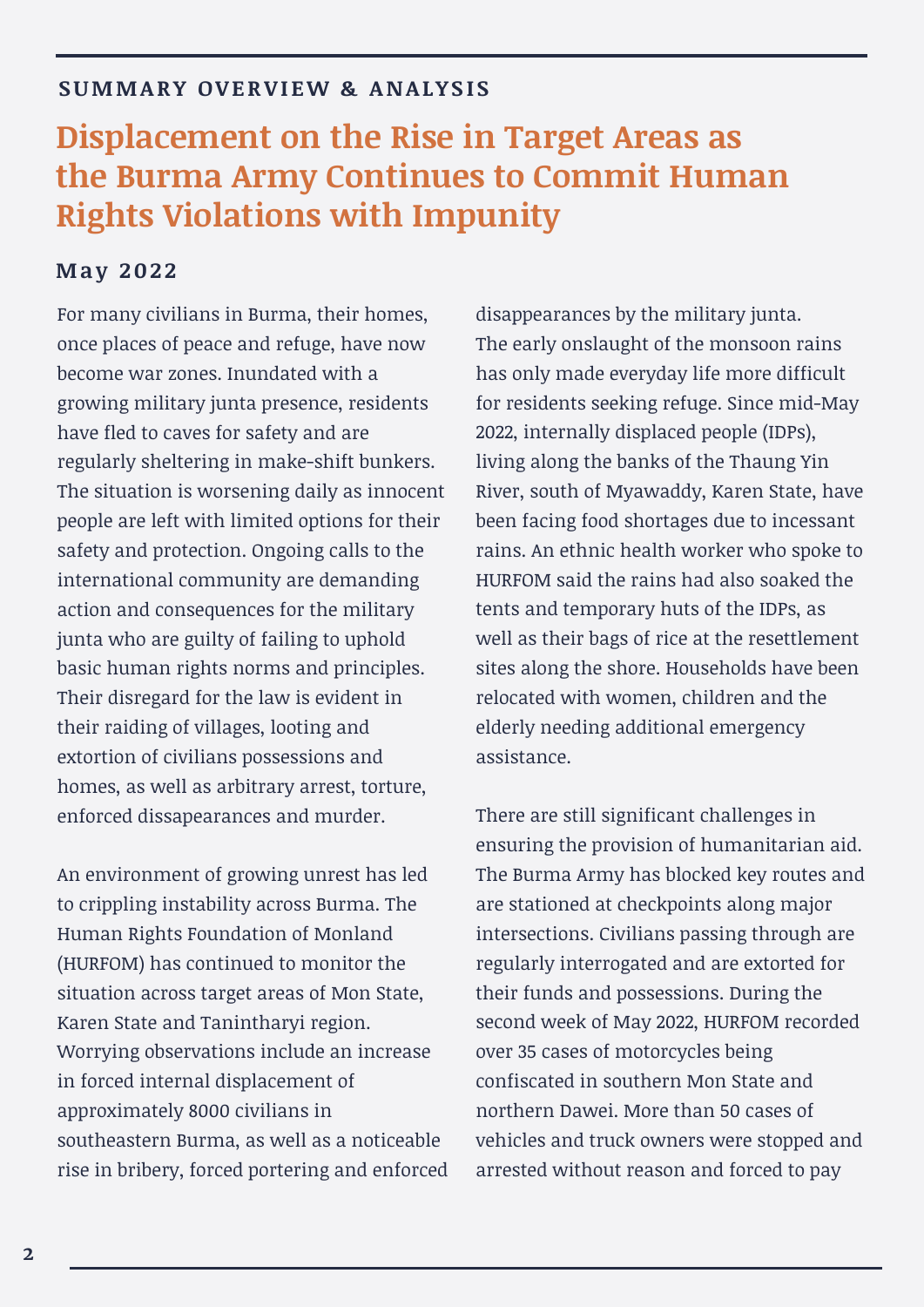### SUMMARY OVERVIEW & ANALYSIS

#### **May 2022**

between 80,000 and 200,000 Myanmar kyats (43 USD and 108 USD) in Mon and Karen States as a ransom to be freed.

The regime has also shown blatant disregard for the property of local people. Land-grabs were reported in Mon State, despite fierce opposition from civilians. HURFOM learned that from May 20th to May 24th 2-22, the junta-run Land Record Department and the General Administration Department, installed approximately 18 landmarks without any prior informed consent from the landowners in Kyaik Roi and Pai-Kamar village, located in the proposed junta's airport project in Mudon, Mon State.

Another concern in May was the establishment of a new pro-military militia that has formed in many townships in HURFOM targeted areas. The soldiers are targeting activists, journalists, social workers, and members of political parties such as National League for Democracy (NLD) in gruesome murders. These attacks are intended to stroke fears and tensions. On May 2nd 2022, two pro-military men on a motorcycle came to the home of NLD representative Daw Shan Ma, aged 50. She was shot, and then the culprits fled. The week prior, two NLD members and supporters were killed in Long Lone Township, Dawei. Many believed that the junta-backed militia members committed

these murders. The group declared publicly that they had plans to also target members of the press, and their families.

Amid all of the uncertainty and lack of clear path forward, the majority of people in HURFOM target areas are understandably unhappy and fearful. In Mon State, frustration is rampant as political groups including the Mon Unity Party and the New Mon State Party have both agreed to engage with the military junta as part of the socalled 'peace process.' The decision has resulted in a loss of trust among Mon Nations amid criticism shared on social media. The soldiers and Commanders of the military junta cannot be trusted to lead in any capacity.

Further, as the situation in Burma continues to unravel, the safety and security of civilians must take precedent. The grave human rights violations being committed are ongoing and yet, the military evades accountability. There must be concrete actions and steps forward which make clear that the military is not free to violate international human rights laws, rights and freedoms. HURFOM reinstates our calls for a referral of the situation in Burma to the International Criminal Court, as well as for a global arms embargo and sanctions on aviation fuel.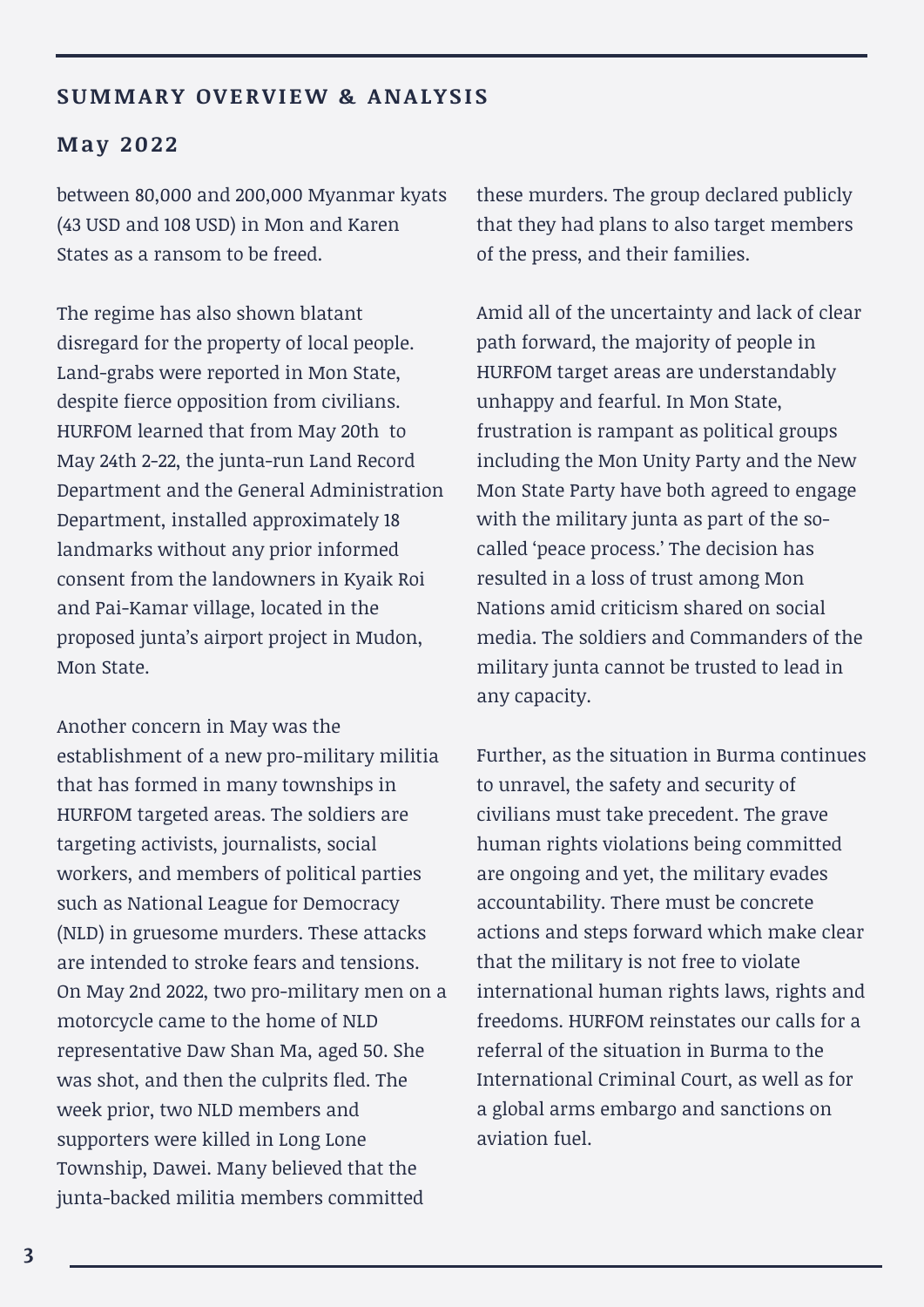### **MAY 2022 DATA**

### **SCALED UP HUMAN RIGHTS VIOLATIONS**

*HURFOM fieldworkers continue to take great risks to document the human rights violations being perpetrated in target areas of Mon State, Karen State and Tanintharyi region. By the end of May 2022, HURFOM recorded least*  **43 arrested, 26 detained, 29 injured and 7 killed.**





**Members of Parliament and their families targeted by the military junta.**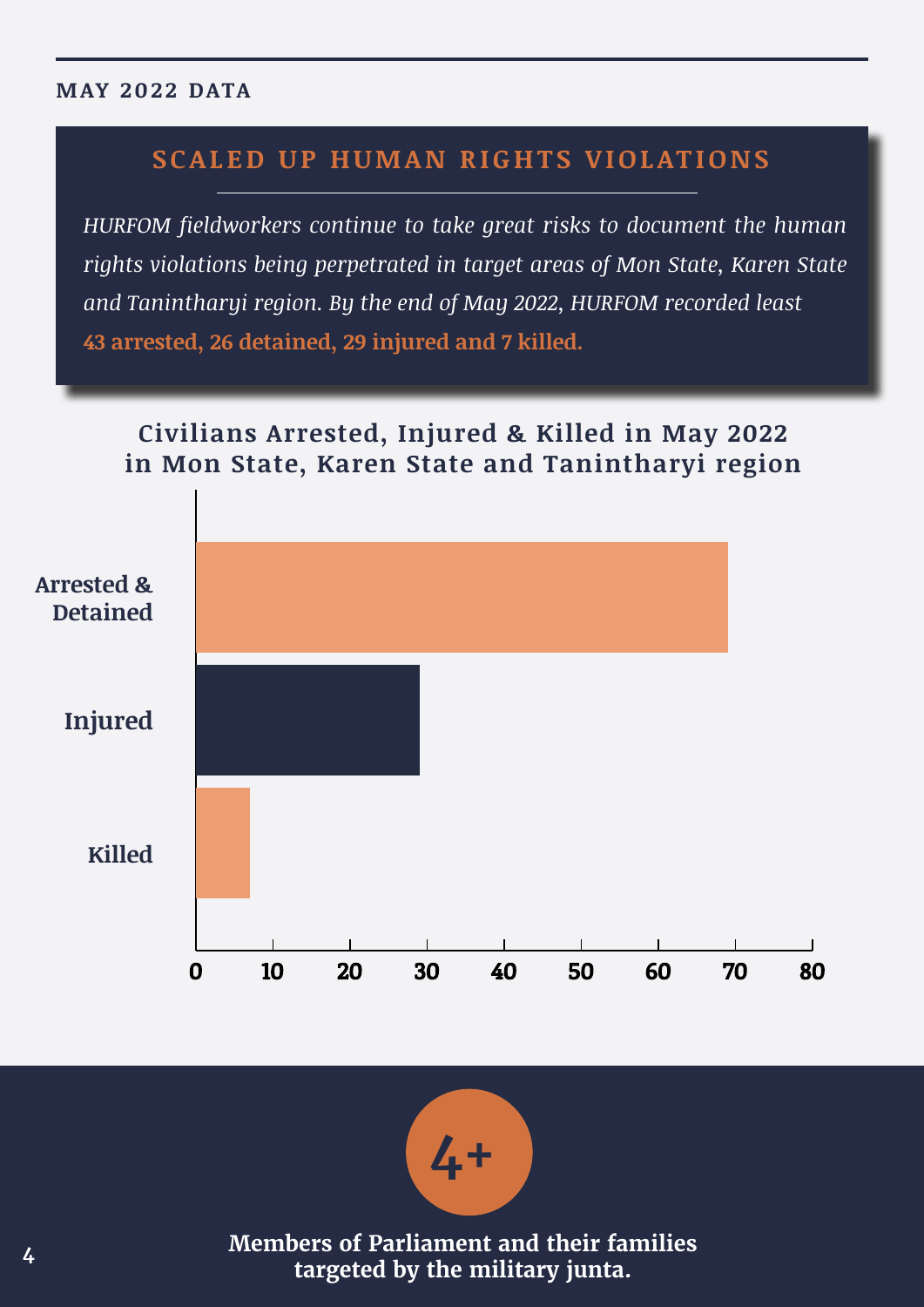

PROTESTS ACROSS TARGET **AREAS IN MAY 2022**

**TA N I N T H A R Y I REGION 13 2 1**

**MON STATE**

**KAREN STATE**



### **CIVILIANS DISPLACED ACROSS TARGET AREAS**

**CIVILIANS TARGETED IN MON, KAREN STATE & TANINTHARYI REGION**

**59+ 5+ 7+**

**D I S M I S S E D FO R I N V O LV E M E N T IN THE CIVIL D I S O B E D I E N C E MOVEMENT**

**PROTESTERS/ A C T I V I S T S SENTENCED IN JUNTA COURTS**

**E N FO RC E D D I S A P P E A R A N C E S BY THE MILITARY**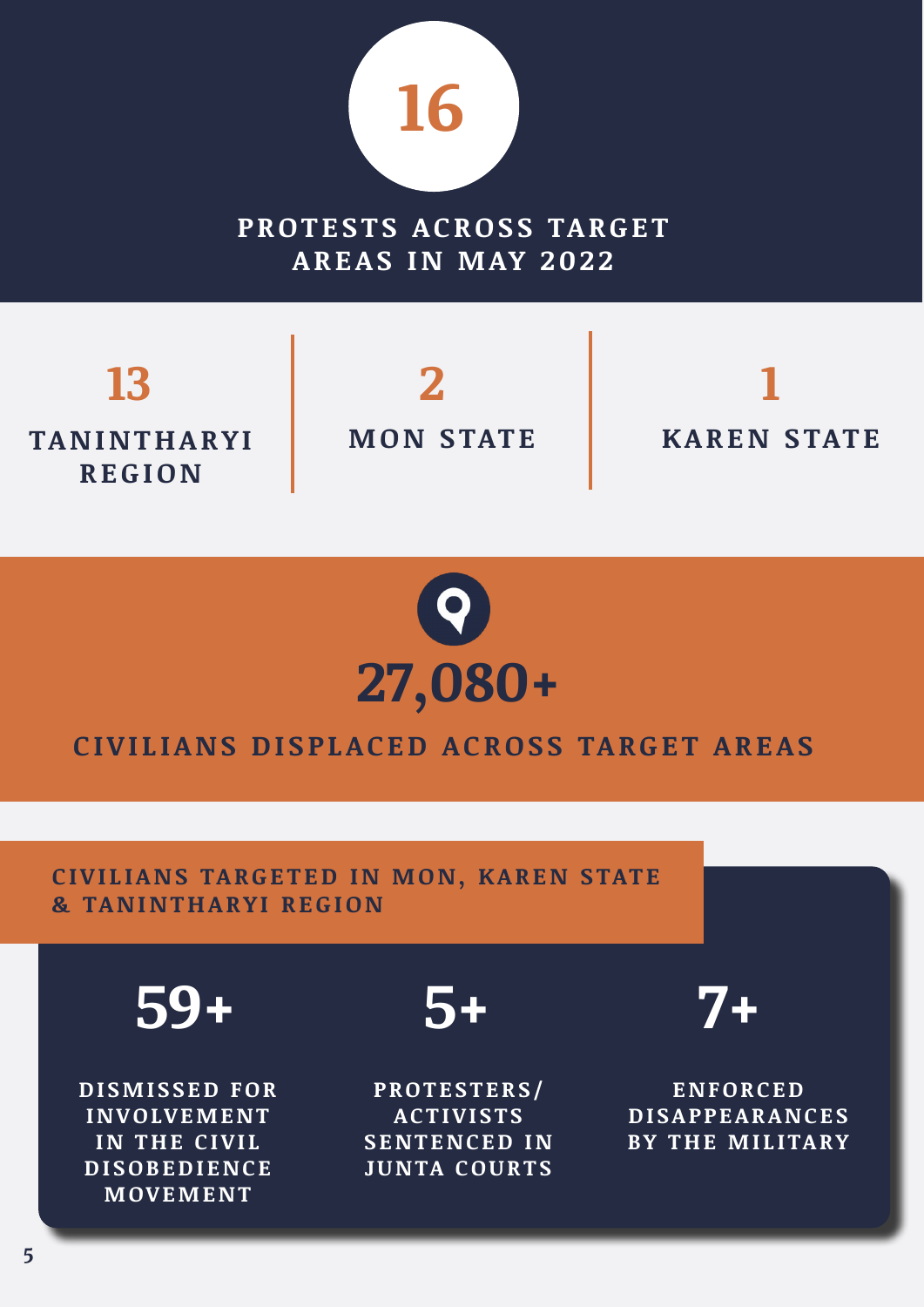**[Tanintharyi Region](#page-10-0)**

<span id="page-5-0"></span>

Military offensives in Karen State, Burma continued to worsen. The junta deployed 'surprise checks' along frequented routes and showed no signs of relenting in their attacks against unarmed civilians. The Karen National Union (KNU) has issued several warnings to the junta to retreat and yet clashes are ongoing as the military ignores the demands of the armed group. Fighting has been unrelenting between the KNU's armed wing, the Karen National Liberation Army (KNLA), and the Burma Army.

The situation worsened in Karen State following the KNU's capture of a key military junta base on 28 April 2022. The regime responded with a series of air strikes, which led to at least 10 bombing missions over Day Bu Noh and Thay Ka Hta villages, Lu Thaw Township, Mutraw District, according to *[Karen News](https://karennews.org/2022/05/military-council-responds-to-loss-of-its-army-base-with-multiple-airstrikes/).* Homes were damaged and although there were no casualties reported, the attacks served as a reminder of the great risks civilians face in their everyday lives as they are caught deep in a conflict they did ask for. Villagers abducted while trying to flee offensives have been taken hostage and used as porters with many of their conditions and well-being unknown.

More airstrikes in Karen State took place throughout the month as the junta continued to ignore warnings for the

**6**

soldiers to leave. Innocent villagers are hiding in caves for their own safety, especially as the Burma Army shows no signs of retreating and regularly occupies local areas. Many of the homes people temporarily fled have been broken into and raided. Livestock has also been repeatedly taken away and eaten by the soldiers. Rainy season has made movement for IDPs even more difficult as the terrain is wet, and muddy.

Residents in Hpa-An have said that their lives are in danger as the city faces a growing presence of state-backed plain clothed militants. The junta administration is driving more tensions by failing to ensure the safety of the local people and allowing its alliances to arm and commit daily human rights violations. Locals expressed frustration while speaking to HURFOM and demanded accountability as unofficial recruits continue to extort, threaten and intimidate civilians in the name of 'security.'

And yet, despite the many threats civilians face, there is still momentum fueling the pro-democracy movement. Political prisoners in Hpa-An were among those who staged a hunger strike to voice their opposition to the military junta. Participating inmates were injured. The prison warden even opened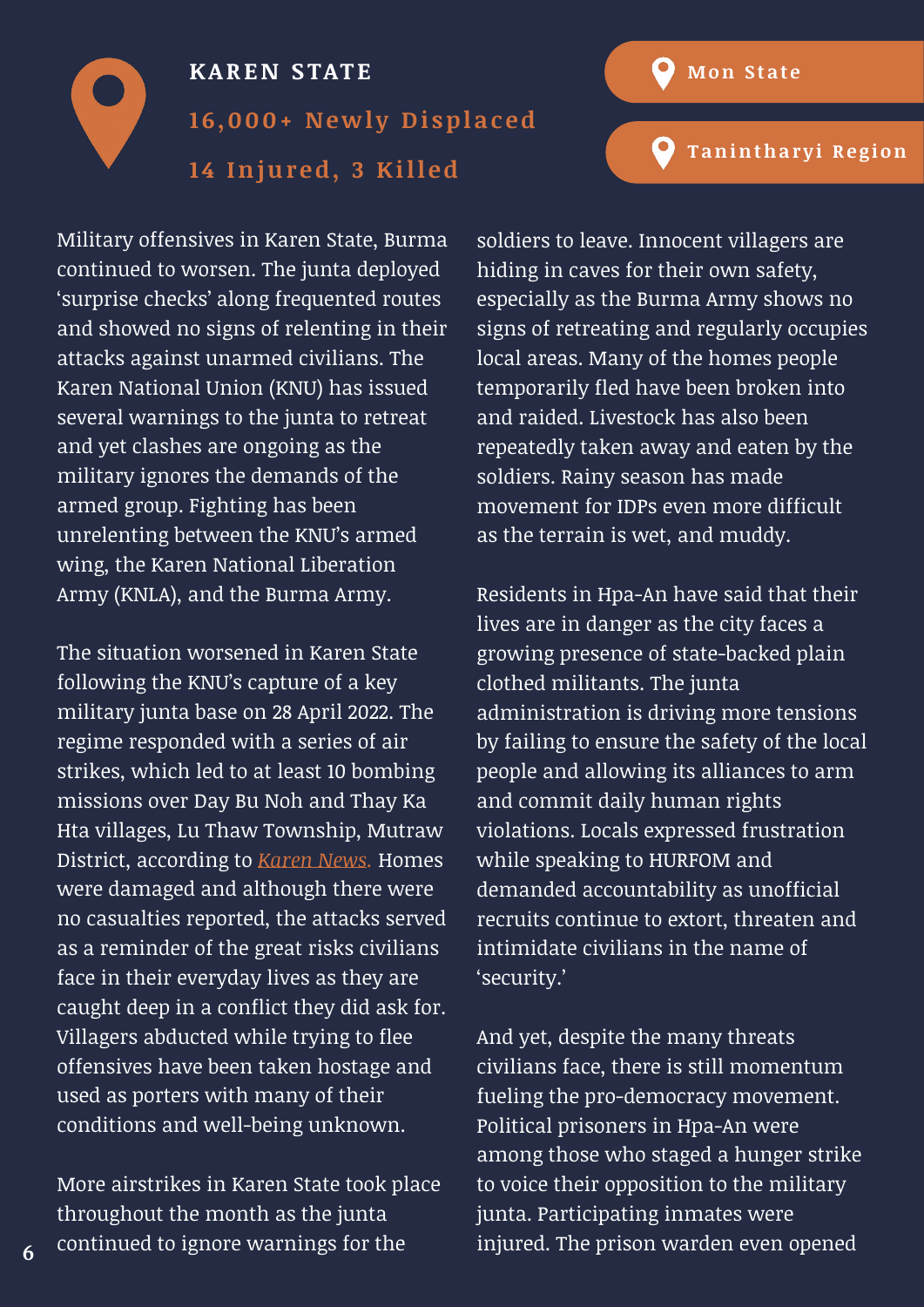fire with a gun. According to further reports, the junta and special police forces arrived and beat people with sticks. Witnesses told HURFOM that the strike leaders: Ko Nay Lin Tun, Than Moe Min, Lwin Moe Htet, and the other four involved were handcuffed and dragged onto a bus. These incredible acts, even behind bars, make clear that the spirits of the people in Burma cannot be broken.

### **CASE STUDIES**

### **18 May 2022, Kawkareik Township:**

Local inhabitants reported that the junta indiscriminately attacked their village with several heavy artillery mortar shells and destroyed temples and civilian houses in Taung Kyar Inn village, Kawkareik Township, Karen State.

"They targeted us with several motor shells at around 3:00 PM. Some dropped inside the campus of the village monastery. A pagoda and two buildings were damaged," A 50-year-old ethnic Karen villager of Taung Kyar Inn village, Kawkareik Township, Karen State confirmed. A HURFOM reporter said that at least 700 villagers fled from Taung Kyar Inn village due to the junta battalion's indiscriminate artillery attacks.

### **29 May 2022, Win Yay Township:**

A 33-year-old mother was killed and her 7-year-old daughter was wounded by the junta's indiscriminate fire in Nang-Theik-Tun village, Win Yay township, Karen State. The troops had been based inside the police station compound in Khale-Tagun-Daing village since May 29th 2022. Mazin Oo, the victim, was cooking curry in the backyard when an artillery shell exploded near a banana grove behind her house. She was seriously injured on the left side of her head, and died on the spot.

Many villagers fled in fear during the attack to seek safer places. A senior Buddhist Abbot said 120 mm motor shells were still falling near the village monastery in Nng-Theik-Tun village, Win Yay township.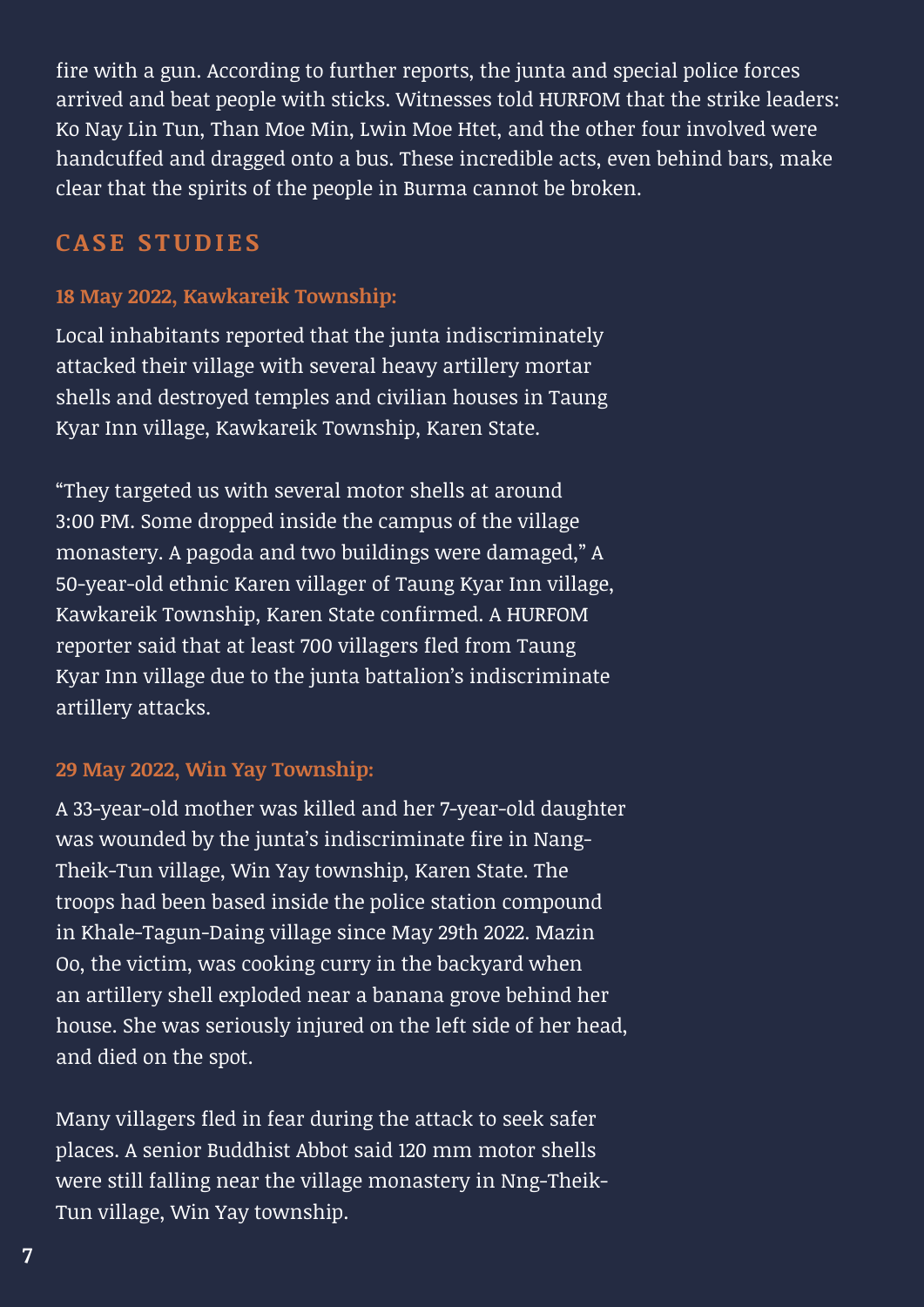

**[Tanintharyi Region](#page-10-0)**

### <span id="page-7-0"></span>**MON STATE 9000+ Newly Displaced 7 Injured, 2 Killed**

Clashes in Mon State have fueled displacement as the junta remains unrelenting in their offensives. Innocent people have been caught in the crossfire of violence, especially while trying to flee. The events taking place have made for a difficult month for villagers who spoke to HURFOM reporters with pleas for normalcy and an end to the fighting which has devastated their livelihoods.

On 3 May 2022 in the late afternoon, an armed clash between the local People's Defense Force (PDF) and the military junta took place between San Pya and Hnin Zone villages in Ye Township. During the fighting, a pregnant woman who had been visiting her family was killed. She was hiding and went to find water when she was shot in the head. Villagers were afraid to retrieve her body with concerns of also being fired at by the junta. The young victim was just 21-years old. The Burma Army was responsible for her death but refused to acknowledge it, nor offer any reparations for the family.

Since 1 February 2021, a number of armed groups have been active nearby Hnin Zone village. Some of them have extorted money and seized mobile phones from local rubber plantation workers, according to sources HURFOM spoke to.

Arbitrary arrests and enforced disappearances also persist in Mon State. According to family members, a civilian was arrested in Thaton Township and had been missing since he was arrested on May 17th 2022. Ko Zeyar Lin, aged 45, and a resident of Dae-Ba-Reim Village was arrested by the military backed forces without a warrant, and no explanation. The HURFOM Thaton Documentation team said the junta administration accused him of being a supporter of the local PDF active in Thaton areas.

Similarly, five youths between the ages of 20 to 25, residents of Kyar-Inn village, Mawlamyine Township, had been missing for several days. According to eyewitnesses, junta forces arrested them and forced them to be porters. Residents suspect that the young boys were taken to southern Kyaikmayaw Township, which borders Karen State. Pado Saw Soe Myint, the Chairman of the KNU Brigade 1 in Thaton District, confirmed that the junta and BGF arrested 100 local villagers, and forced them to be human shields and porters at Lay Kay Kaw Camp.

Members of pro-democracy parties are also regularly targeted and have their homes raided. If the person of interest is not home, or cannot be found, the junta targets their family members. On 14 May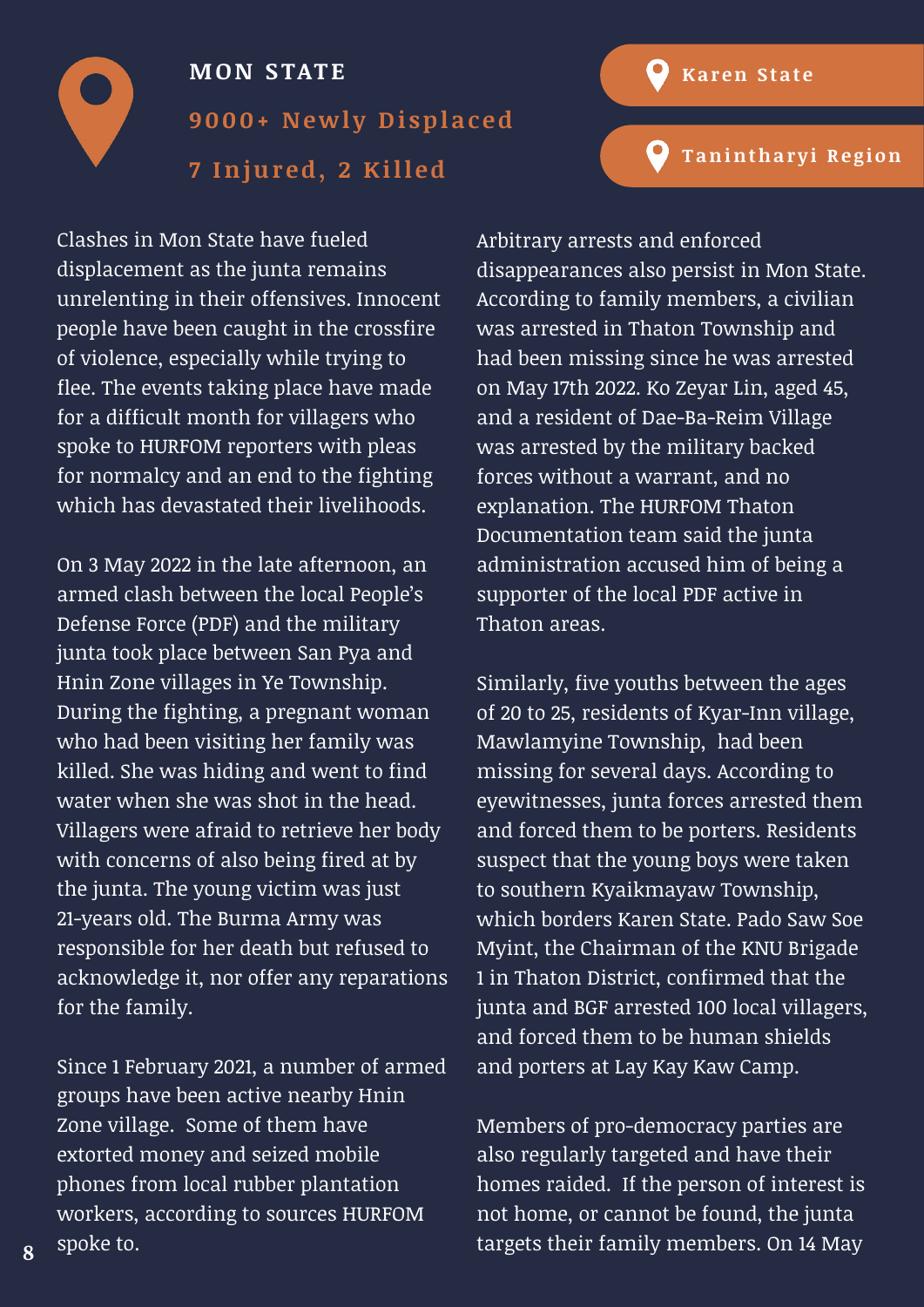2022, residents living in Yangyi Aung Ward, Ye Township, had their homes raided. At least five individuals were taken away at midnight. The men arbitrarily arrested were relatives of U Myo Win, a member of the National League for Democracy, and a Member of Parliament. He has been in hiding for almost a year.

In a related case, a source close to the family said Ko Thae Hein, a lawyer and a son of former Hluttaw Speaker Daw Tin Ei, was arbitrarily abducted by the junta special police on May 13th 2022 from his home and was taken to the Waekalae Detention Center in Thanbyuzayat, Mon State. After his arrest, the junta forces began to track about 40 contacts which were linked to Ko Thae Hein.

Along with abducting civilians, the military junta frequently loots civilian homes and steals their possessions, including motorcycles and mobile phones. The same behavior is repeated during military offensives when villagers flee. On May 21st 2022, Burma Army soldiers confiscated the properties of local people who left trying to reach safety when fighting between the junta began in Bilin Township.

Approximately 50 homes were destroyed, and the belongings of civilians were stolen. Four male villagers were injured due to the indiscriminate artillery attacks by the junta. Villages also

sustained damages, including destroyed homes and paddy containers. Due to the military offensive launched by the junta and the BGF, approximately 12, 000 locals fled to KNU Brigade No. 1 areas.

Emergency needs for medicine, food and shelter are growing daily, according to ethnic health responders and social workers who are active and operating in conflict zones. A 38-year-old villager who was forced to flee from Kaleik Tote village, Ye Township, with his five family members, said that they had been on the run since May 15 2022 as the junta troops intensified their offensives in his village. The majority of the IDPs in eastern Ye are women, elderly and children.

An ethnic health responder speaking to HURFOM warned of growing dengue fever cases, particularly among children. A Mon social worker who wished to remain anonymous for security reasons, also expressed concern at the lack of United Nations presence or action, and the disappointing lack of international intervention into the crisis across Burma, by stating: *"They should know that the Burma military is the root cause of the current crisis."*

Mon residents are also having to deal with the military junta's ongoing seizure of land which the regime insists is for the construction of an airport. Villagers have been vocal in their opposition of the project, which would force rightful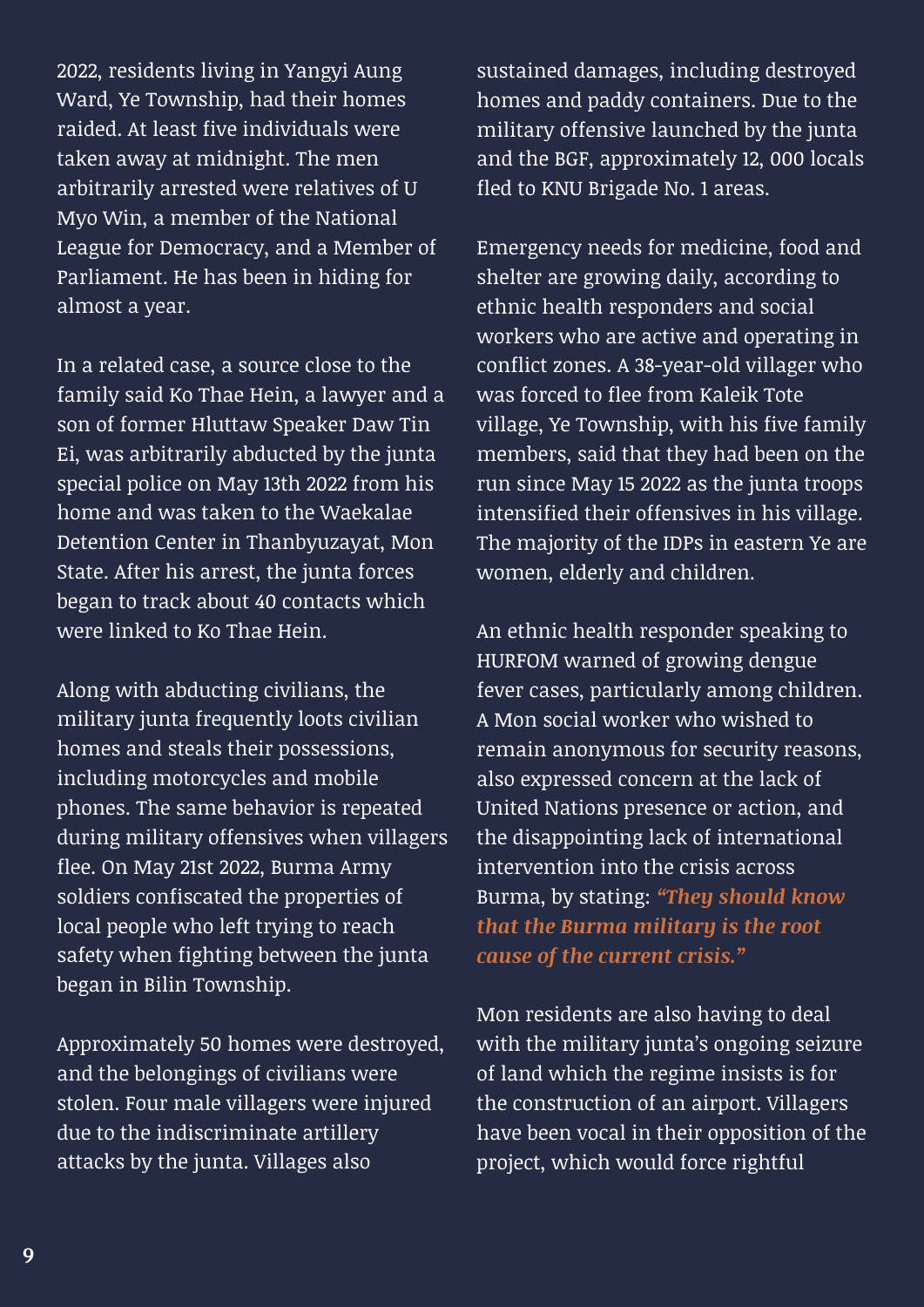civilian landowners to lose their plots of land, and most likely without compensation. These corrupt and unconscionable acts by the military junta speak to the lack of regard the Army holds for locals who have worked and owned their farms for generations. They rely on the land for their livelihoods, and for long-term sustainability.

Fishermen have also been threatened by foreign investment in Mon State. Locals at the Mawlamyine Cement Factory fear new operations will bring disaster to their community and livelihoods. The company stopped its operations on June 1, 2020, but according to residents, there are plans to reopen. Due to the impact of the ships frequently traveling on the river, houses on the riverbank have suffered damage, including serious cracks in walls. Some houses have collapsed. The ecosystem of the river has also been seriously affected by the ship traffic. The harvesting tools of local fishermen have also been ruined and a local woman died from a river accident.

The events which took place throughout May in Mon State once again make clear that the military junta cannot be trusted. Their pursuits for power have attempted to paralyze a population refusing to submit to their authoritarian policies and thirst for a dictatorship.

### **CASE STUDIES**

### **11 May 2022, Thaton Township**

Pado Saw Soe Myint, chairman of the KNU Brigade #1 in Thaton District, confirmed that the army and the Border Guard Force arrested approximately 100 local villages as human shields and porters at the Lay Kay camp in Mon State, Beelin Township. Due to tensions between the Karen National Liberation Army, Brigade 1 and the joint forces of junta and BGF, more than 10,000 local people in Beelin Township have been forced to flee.

### **20 May 2022, Nyaung Gone village, Mudon Township**

The military junta seized plots of land in Nyaung Gone village, Mudon Township, in Mon State, claiming the land was needed for the construction of an airport. Residents say the land grabbing will be the contentious issue of large-scale land acquisitions for the junta's reported state development project - which would include the removal of 18 homes.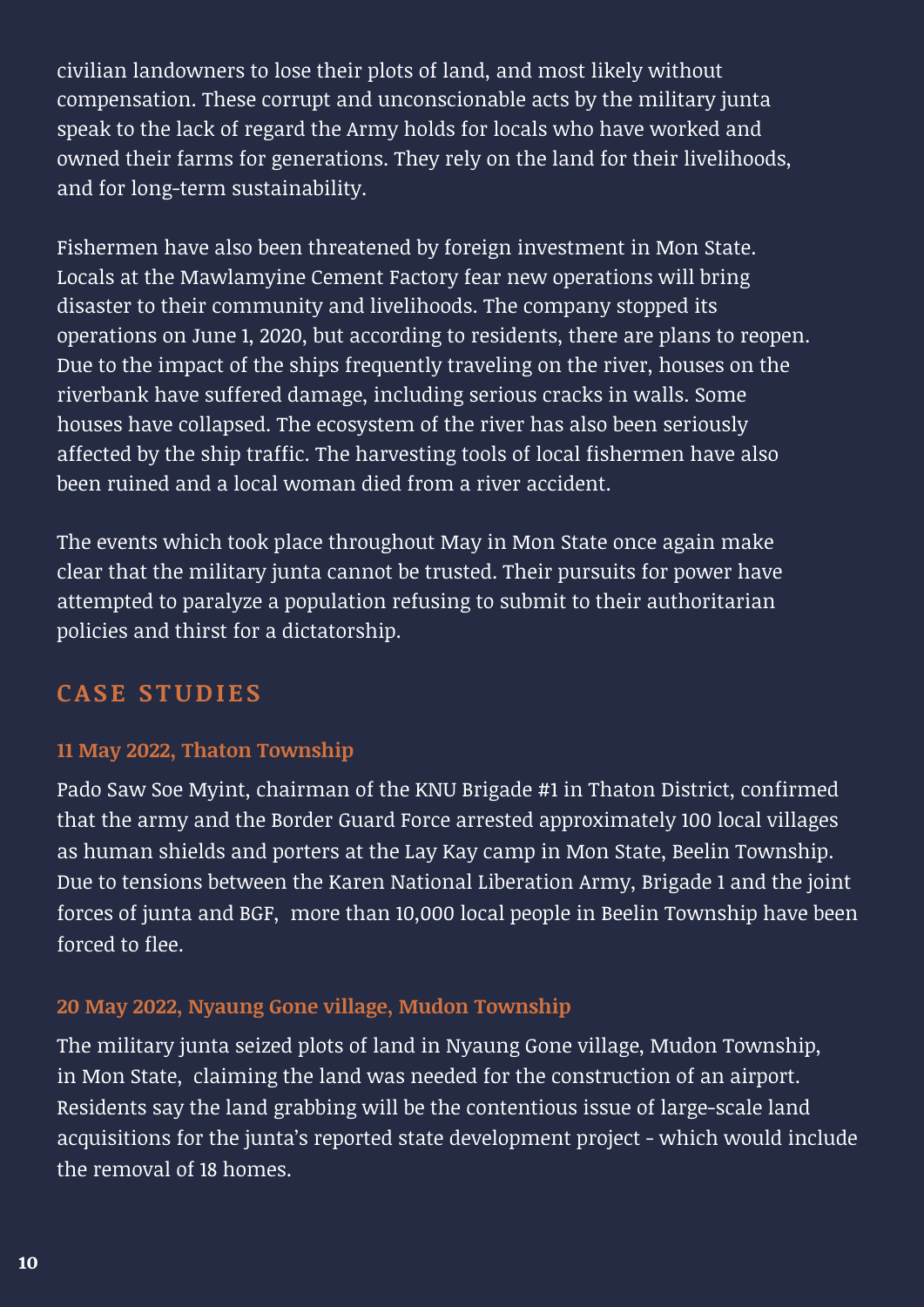<span id="page-10-0"></span>

Devastated by indiscriminate firing and assault, civilians in Tanintharyi region have been forced to bear a burden of uncertainty as the junta's presence looms.

On May 4th 2022, residents from Pakari village reported that some of the homes in their village were struck by shelling by the junta around midnight. Approximately 400 villagers were forced to flee their homes. A villager who escaped told HURFOM: *"The troops fired four artillery shells at the same time. Three dropped and exploded near my house. My neighbor's house was damaged, but no one was injured. There are about ten homes that were struck."* The village is located east of Dawei. Due to ongoing conflicts between the Karen National Liberation Army (KNLA), local People's Defense Forces, and the junta, more than 1,000 locals have already fled their native homes. The number of civilians injured in the unrelenting attacks is constantly rising.

On May 10th 2022 at 4PM, more indiscriminate firing led to shells destroying a Buddhist monastery in Kyauk Mae Taung village, Metta township. The attack left a senior monk wounded, and one 40-year old man dead. Again on May 18th 2022, approximately 50 military council troops entered <sub>11</sub> 50 military council troops entered had a mental illness and was shot in the

Thatkaw village, Laung Lone township, after the local opposition group attacked the Tha-Kyet-Taw police station on 5 May 2022. Two women were beaten in the attack which forced most of the village to flee.

 $\mathbf{\Omega}$ 

**[Karen State](#page-5-0)**

**[Mon State](#page-7-0)**

Civilians are being targeted and even shot at indiscriminately. A resident of Thapyaezoon village in Yebyu Township, was shot and killed by armed men in military uniforms. Five plainclothes troops with guns ran out of the military truck. Neighbors shouted when the five men surrounded the victim's house and who said they heard the sounds of gunfire and later confirmed that a young man was shot and killed. The junta troops also confiscated the deceased's cell phone and loaded his motorcycle into the military truck. A villager who spoke to HURFOM remarked: *"No one is safe right now in my home village. I also dare not to sleep at home at night. I have to frequently move for security."* 

Even children have been targeted. On May 20th 2022, a 10 year old boy was shot dead by the junta's in Taku village in Tanintharyi Township, according to front-line emergency response volunteers who witnessed the incident. Both victims died on the spot. People from the same village as the boy said he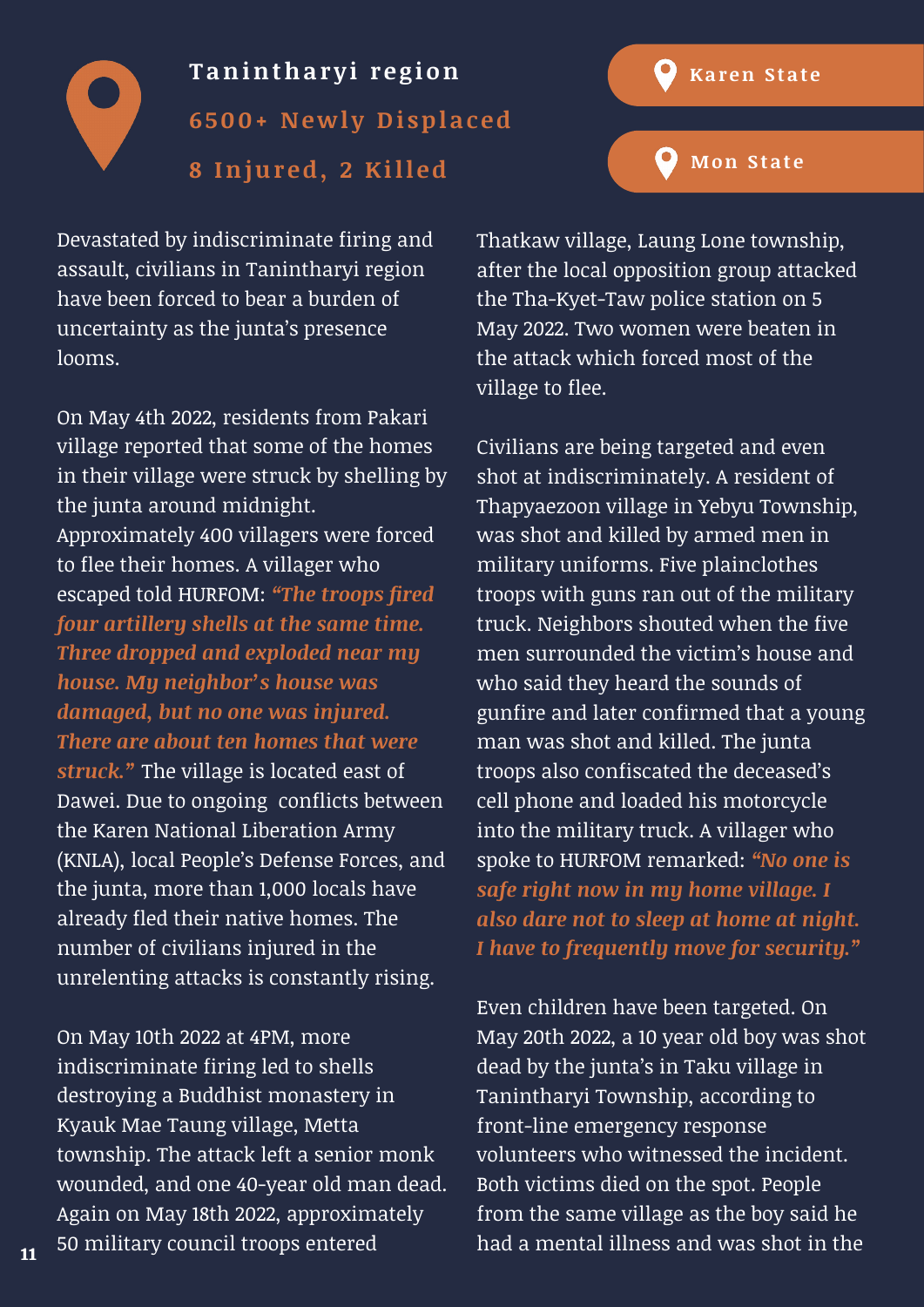back while running, fearful and trying to escape. Another male villager, aged 50, was shot and killed. In Taku village and Thein-Daw village, Mergue District, about fifteen villagers were arrested during the attack. Some were forced to carry loads as porters.

As HURFOM reported in April 2022, Tanintharyi region is ambushed with more and more civilians being arbitrarily arrested and detained. Between the 7th and 10th of May 2022, up to three men had been arrested by the junta at their homes. On May 7th 2022, at 7:30 AM, two residents, Ko Po Thar Htoo and Ko Aung Myo, were arrested by junta forces without arrest warrants at their homes located in Ta Laing Ma Ward. Then, around 8 AM on May 9th 2022, a group of junta troops in plainclothes raided a house on Kyaung Road in Oo Lauk Ward and arrested another young man. A witness said, *"it seems like these indiscriminate arrests are directly linked with the current conflict."* 

Once again, despite the grave brutality the junta evokes with their presence across Tanintharyi region, young activists and local human rights defenders have been distributing pamphlets in downtown areas, markets and bus stations which call for an end to the military junta. On May 10th 2022, in Launglone Township, hundreds of protesters demonstrated against the military dictatorship to show their defiance.

### **CASE STUDIES**

### **18 May 2022: Laung Lone Township**

Villagers in Laung Lone Township said that the military forces from Light Infantry Battalion No.403 and 404 based in Thatkaw village had their homes broken into. Two local women were severely beaten. One woman had 300,000 Kyats stolen from her home who later fled her village.

### **19 May 2022: Laung Lone Township**

Ko Zin Ko, age 23, a resident of Hin Cho Taw Village, Laung Lone Township, Dawei District, Tanintharyi Region, was illegally arrested by the junta forces at 7:30 AM.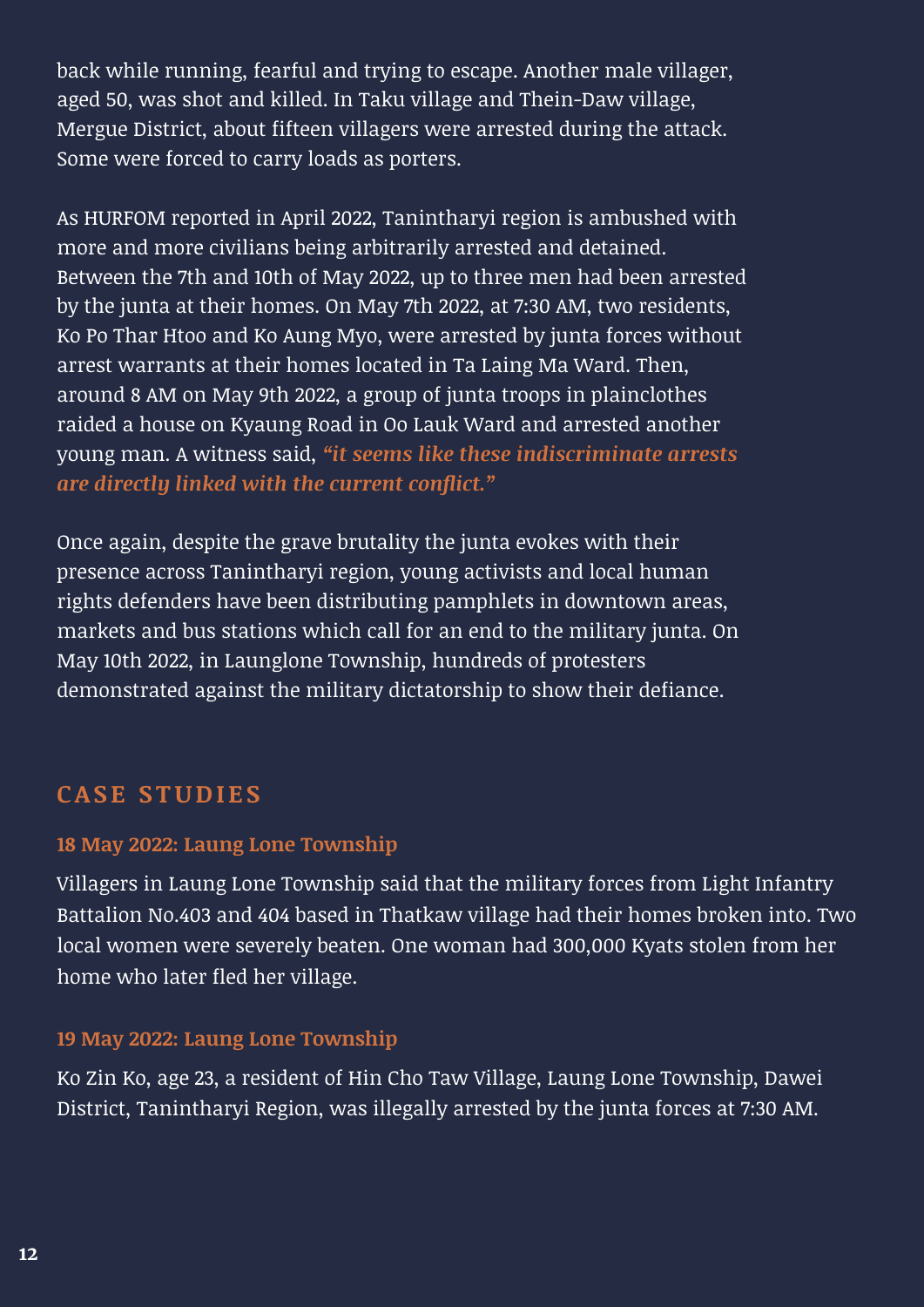# **KEY OBSERVATIONS**

- 1. Land confiscation and environmental degradation by the military junta through their proposed development projects strip local civilians of their land rights and property.
- 2. The ongoing arrest of prominent pro-democracy politicians and human rights defenders who have used their platform to advocate for dismantling the military junta continues. These individuals have warrants issued for their arrest and have been forced into exile.
- 3. Indiscriminate firing and shelling into civilian areas continued to worsen the humanitarian crisis along the Thai - Burma border as the number of IDPs increased. The early onslaught of the monsoon rains presented an additional barrier for people attempting to flee.
- 4. The junta-appointed Health Director began investigating whether medical doctors affiliated with the Civil Disobedience Movement were working in labs not controlled by the junta in Mon State. The investigation was led by the military state health director in yet another act of unlawful and illegal surveillance by the junta.
- 5. Motorcycles, mobile devices and money are regularly confiscated and extorted from civilians at checkpoints stationed by the junta deliberately along key-routes.
- 6. Tensions between the military junta and the various People's Defense Forces have fledged a full-blown humanitarian crisis and forced thousands of innocent civilians to flee.
- 7. Military impunity remains deeply ingrained into the institutions representing the Tatmadaw, which only emboldens the junta to continue perpetrating human rights violations.
- 8. The rise of plain-clothes 'security' officers are backed by the military junta and have been using intimidation tactics and threats to extort civilians out of money, and their possessions. Cases have been reported across HURFOM's main **13** target areas.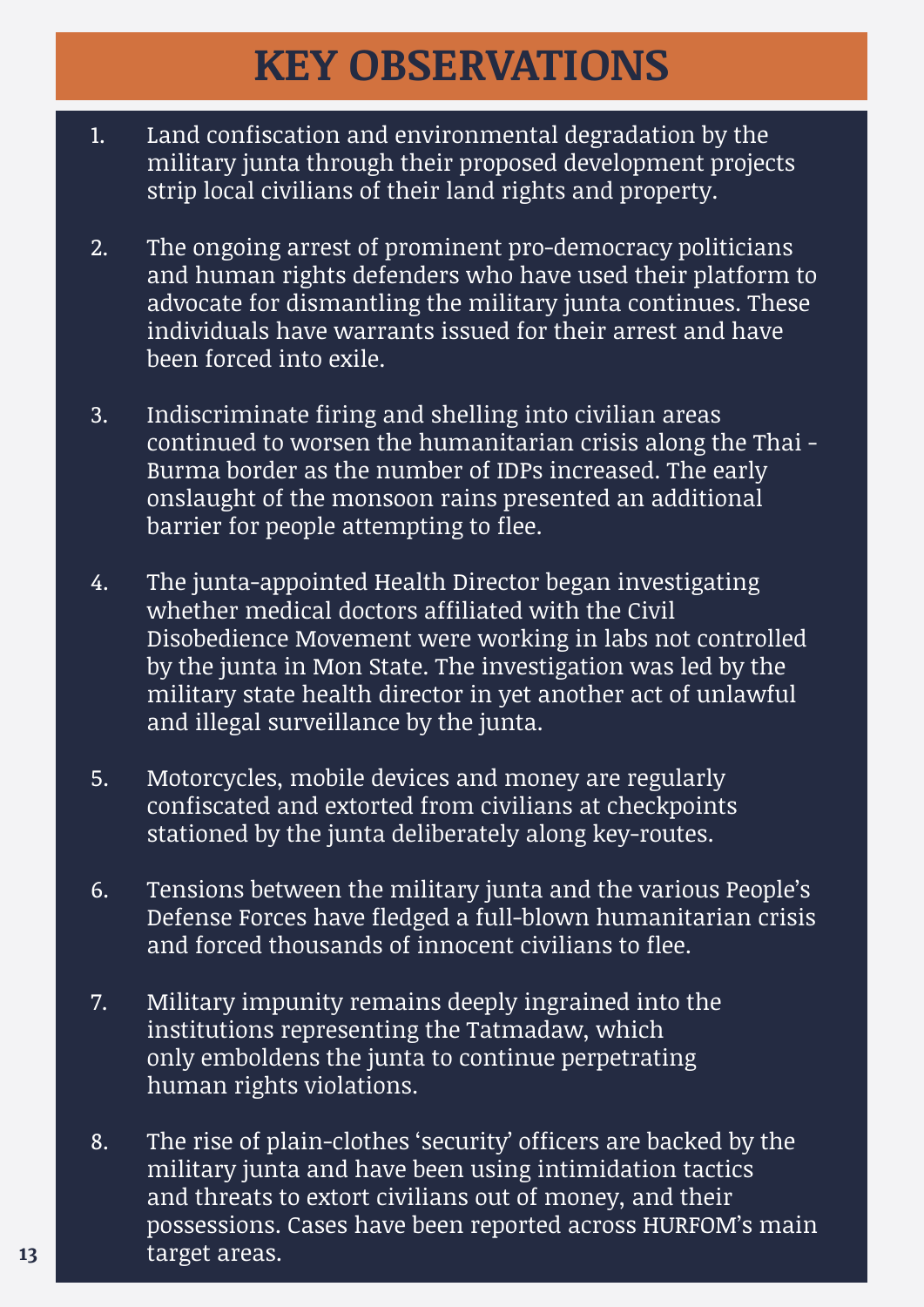## **RECOMMENDATIONS**

- 1. A referral of the situation on the ground in Burma made immediately by the United Nations Security Council to the International Criminal Court.
- 2. Concerted and coordinated action by global actors for an urgently mandated global arms embargo which would prevent the free flow of weapons into the hands of the murderous junta.
- 3. Aviation fuel sanctions to put an effective end to the airstrikes in Burma which have contributed to significant loss of life, particularly among innocent civilians.
- 4. Targeted sanctions on military junta officials, as well as their families, which puts holds on their financial assets and possessions and undercuts their ability to do corrupt business dealings abroad.
- 5. Strengthened and renewed protection mechanisms which grant civilians who are vulnerable and at risk of assault in a position where they are able to access justice referral and accountability pathways.
- 6. Renewed and continued funding support for local organizations responding to the needs of their communities on the ground. Cross-border aid pathways must be accessed and all humanitarian aid in the hands of local actors.
- 7. Foreign investors in Burma must immediately cease their operations and withdraw their involvement from all development projects in the country, including but not limited to airports, seaports and cement businesses.